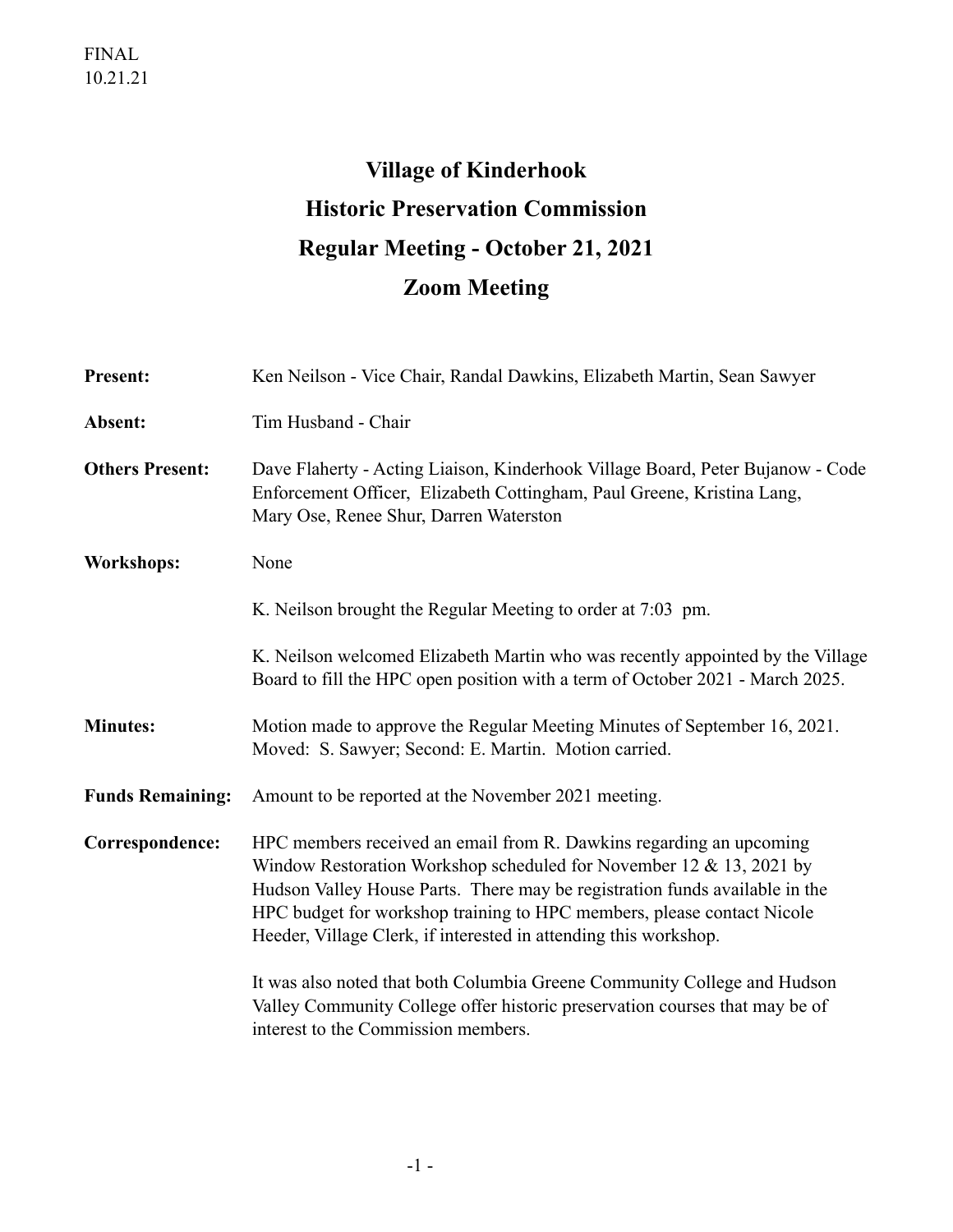## **New Business: 8 Hudson St./Signage/Elizabeth & Anthony Cottingham**

Elizabeth Cottingham presented her application to the Commission regarding signage for her new wine shop, "The Kinderhook Bottle Shop", to be located in Darren Waterston's building, 8 Hudson Street.

The actual shop sign will be to the left of the shop entrance door, cast aluminum pin mounted dark gray letters will be attached directly to the brick mortar on the building.

Sign dimensions as follows:

- The total sign dimensions will be 94"W x 33" T
- "THE" 5" tall Flat Face Cast Aluminum Pin Mount Letters Painted Dark Gray
- "KINDERHOOK" 10" tall Flat Face Cast Aluminum Pin Mount Letters Painted Dark Gray
- "BOTTLE SHOP" 7" tall Flat Face Cast Aluminum Pin Mount Letters Painted Dark Gray

To the right of the shop entrance door, a bronze-like double sided aluminum bottle casting, approximately 4" wide x 16" high will be hanging from a black mounting bar, 12" in length, attached in the brick mortar with a 75 lb. weight capacity, the bottle sign weighs approximately 3.5 lbs. Bottle will be stationary, will not move when suspended from the mounting bar.

Ms. Cottingham had appeared for a "workshop" for this project at the September 16, 2021 meeting of the HPC.

Lighting - 4 adjustable LED lights are planned to be installed into the soffit once the soffit is replaced.

Motion made to approve the application for two signs at 8 Hudson St. meeting criteria in Chapter 75-7B (2 & 3) & Chapter 75-7C (1, 2, 3 & 4). Moved: R. Dawkins; Second: E. Martin. Motion carried.

Application Fee of \$10 (check) was received.

### **2 Hudson St./Exterior Staircase/Darren Waterston**

D. Waterston presented his application with drawings for approval to replace the existing exterior staircase which presently does not meet building code. The staircase will be discrete, 36" wide and completely constructed of wood, painted a dark color, and will be on the backside of 2 Hudson St. adjacent to the bandstand. The spindles and railings on the village bandstand will be the inspiration for the design/style for the staircase, creating a relationship between the two. This staircase will lead to a second floor apartment.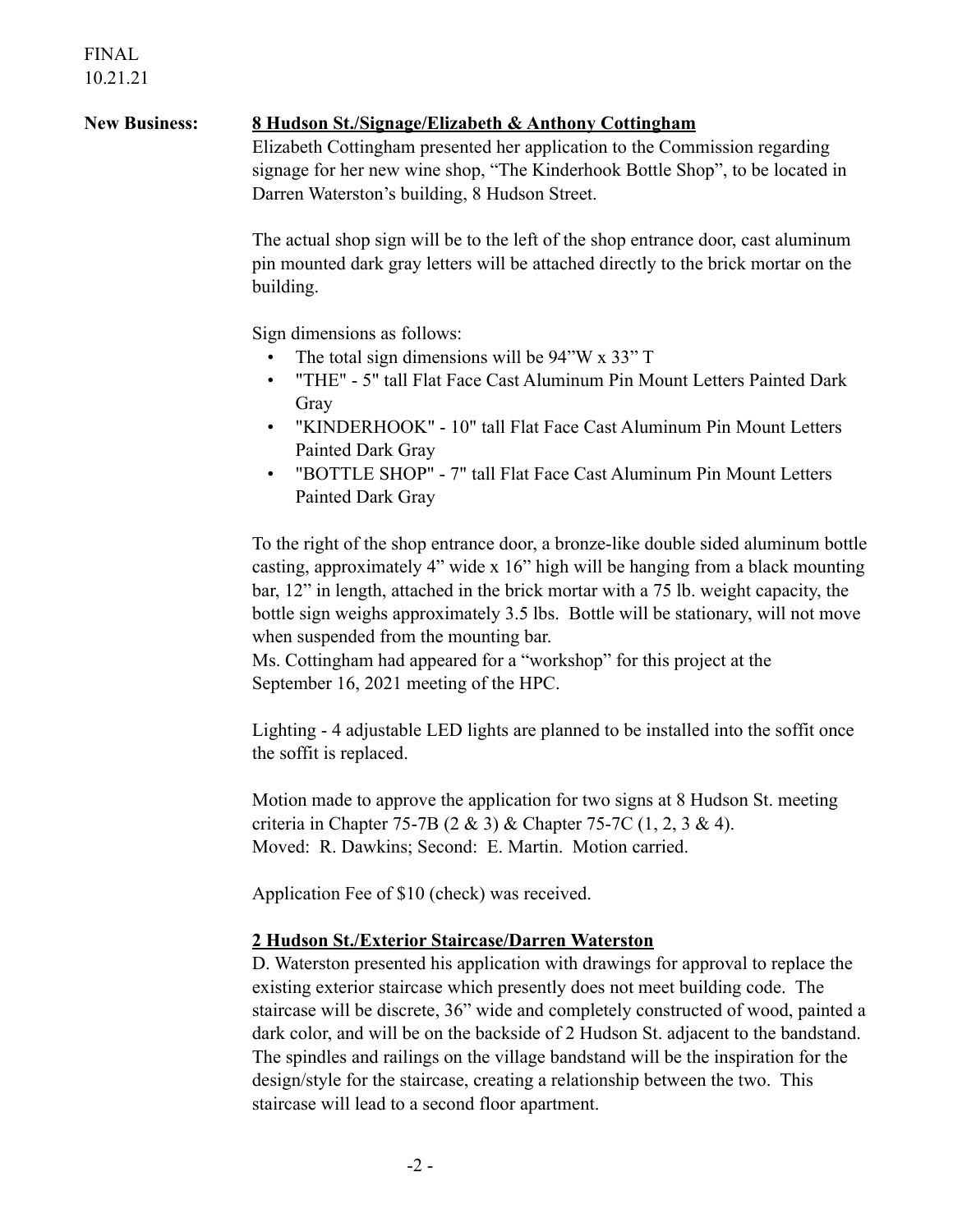Mr. Waterston had appeared for a "workshop" for this project at the August 19, 2021 meeting of the HPC.

Motion made to approve the application and drawings for an exterior staircase at 2 Hudson St. meeting criteria in Chapter 75-7B (2, 3 & 4) & Chapter 75-7C (1, 2,  $3 & 4$ ).

Moved: R. Dawkins; Second: E. Martin. Motion carried.

Application Fee of \$10 (check) was received.

#### **8 Hudson St./Aviary Entrance/Darren Waterston**

D. Waterston presented his application with drawings and photos for the entrance door and awning to the Aviary restaurant as designed by Jordan Valdina, Architect - Synergy Design. The new design presented with the application is a scaled down entryway of the original concept presented at the HPC "workshops" in November 2020 and April 2021.

- The new entryway will have a single door  $(3'-6' \times 8')$  with fixed sidelights  $(2^{\degree}-6^{\degree} \times 8^{\degree})$  and transom window  $(2^{\degree} \times 9^{\degree})$ . This entry system unit will be black painted steel frame with glass.
- The awning will have a metal roof to match new roof of main building. Awning will project 5'-10" from building at a height of 9' from ground. Top of awning where fixed to the building will be 11'-11" from ground with a 12-4 shed roof slope.
- Painted aluminum letters "The Aviary" with two lights affixed to the awning roof eave for sign illumination. Exterior grade up-lighting to illuminate building facade at both sides of covered entry. Under roof awning down light for illumination of covered entry area. Lighting will be LED with the ability to control color tones and brightness.
- The building facade will eventually be covered with three different types of ivy plantings, the entire entrance area will become green with these plantings.

D. Waterston expressed his appreciation to the HPC for their continued guidance throughout his projects.

Motion made to approve the application and drawings for the Aviary entrance door and awning at 8 Hudson St. meeting criteria in Chapter 75-7B (2, 3 & 4)  $\&$ Chapter 75-7C (1, 3 & 4).

Moved: R. Dawkins; Second: S. Sawyer. Motion carried.

Application Fee of \$10 (check) was received.

#### **Village Parking**

S. Sawyer recapped the conversation at the last Village Board meeting regarding the parking regulations in the village square. Request was made to HPC members to consider to urge the Mayor and village government to enforce the parking